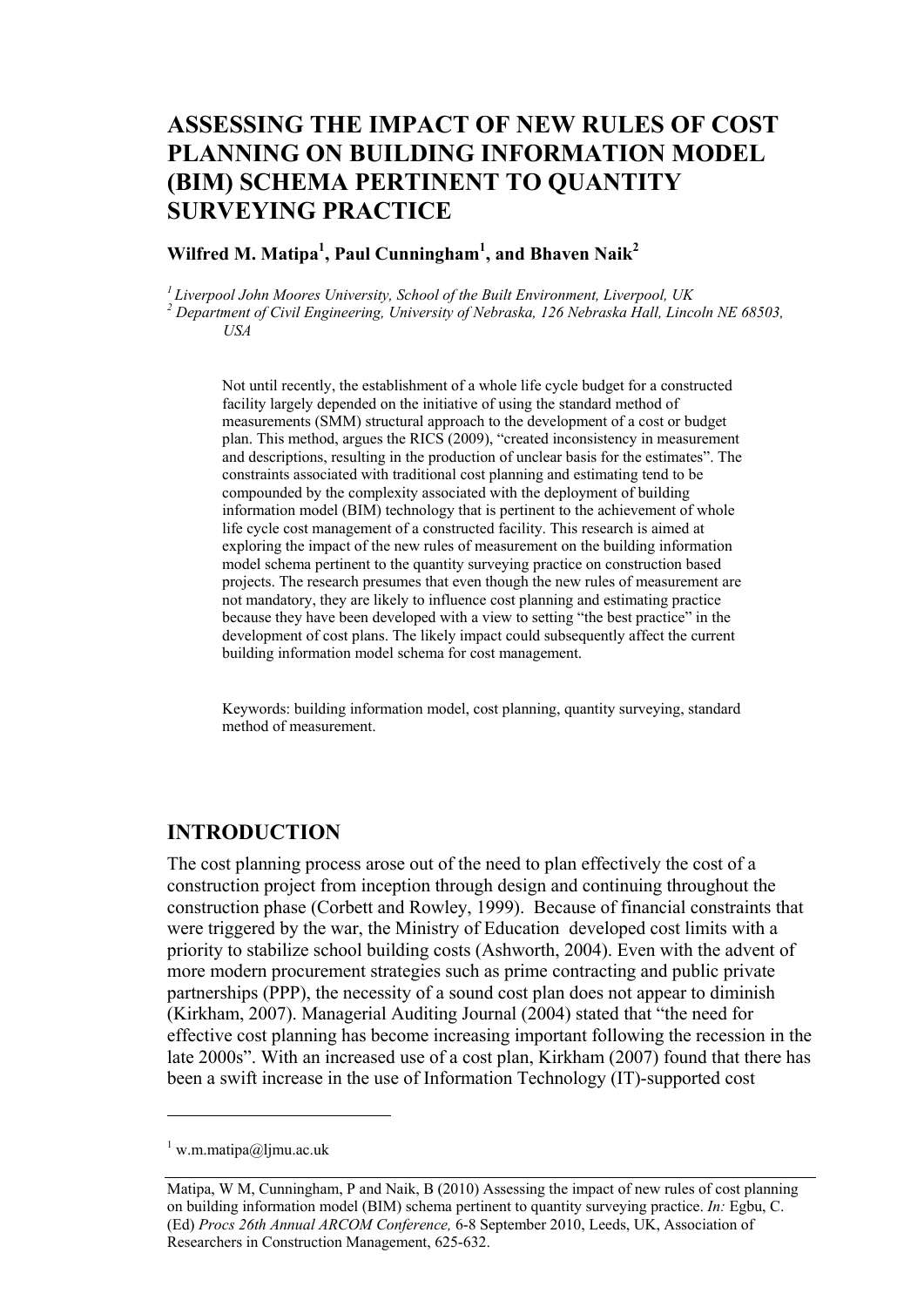planning systems; that emphasize the continuous evolution of the cost plan in tandem with the design evolution (Best and Valence, 2002). However, the constraints associated with traditional cost planning and estimating tend to be compounded by the complexity associated with the deployment of IT, let alone that of building information modelling (BIM) technology that is pertinent to the achievement of whole life cycle cost management of a constructed facility. This research was aimed at exploring the impact of the new rules of measurement on the building information model schema pertinent to the quantity surveying practice on construction based projects.

# **RATIONALE FOR THE RESEARCH**

The current cost planning process has been found to be inconsistent, inaccurate and providing a poor cost management service to the architecture, engineering, construction and facilities management (AEC/FM) industry (RICS, 2009). Until 2009, there was no specific guidance set down into the measurement of building works for the purposes of providing cost estimates and cost plans. In the absence of these rules, quantity surveyors would have a tendency to adopt the rules that existing within the Standard Method of Measurement (SMM). This led to inconsistencies which made it difficult for clients to understand what was included, consequently resulting in clients having doubts about the cost advice they were receiving (RICS, 2009). The main research problem has been that while the RICS new rules of measurements (NRM) would tackle the inconsistency within cost planning mechanism, the BIM schema for the data pertinent to cost management in the building information model (BIM) remains static, and overly reliant on schemata from other domains of the schema. Therefore, the rationale for this research was to highlight the importance of using the new rules of measurement as a springboard to provide semantic richness to the schema pertinent to cost management within the building information model.

## **INDICATIVE RELATION BETWEEN THE STANDARD METHOD OF MEASUREMENT AND THE BUILDING INFORMATION MODEL**

Building Information Modelling (BIM) is a set of interacting policies, processes and technologies generating a "methodology to manage the essential building design and project data in digital format throughout the building's life-cycle" (Pentila, 2006). Building Information Models are made of 'smart' objects which represent physical elements like doors and columns and encapsulate 'intelligence'. An AEC/FM smart object is different to a CAD entity that holds little or no meta-data (ibid). Object intelligence, also referred to as 'semantic richness' (Halfway and Froese, 2002) and data flows between BIM stakeholders are both critical and detectable variables of BIM maturity (Halfway and Froese, 2002). This means that BIM data flows are varied and include the transfer of structured/ computable (e.g: databases), semi-structured (e.g: spreadsheets) or non-structured/non-computable data (e.g: images) between computer systems (Halfway and Froese, 2002). There is an interchange and exchange of data when professionals are working on a built environment product, regardless of the system to implement the exchange or inter change. A BIM data exchange is when a BIM player exports or imports data that is neither structured nor computable. A typical example of data exchange is the export of 2D CAD drawings out of 3D objectbased models resulting in significant loss of geometric and semantic data (ibid). Interchanges assume 'adequate interoperability' between the sender and the receiver systems — Interoperability is defined as "the ability of two or more systems or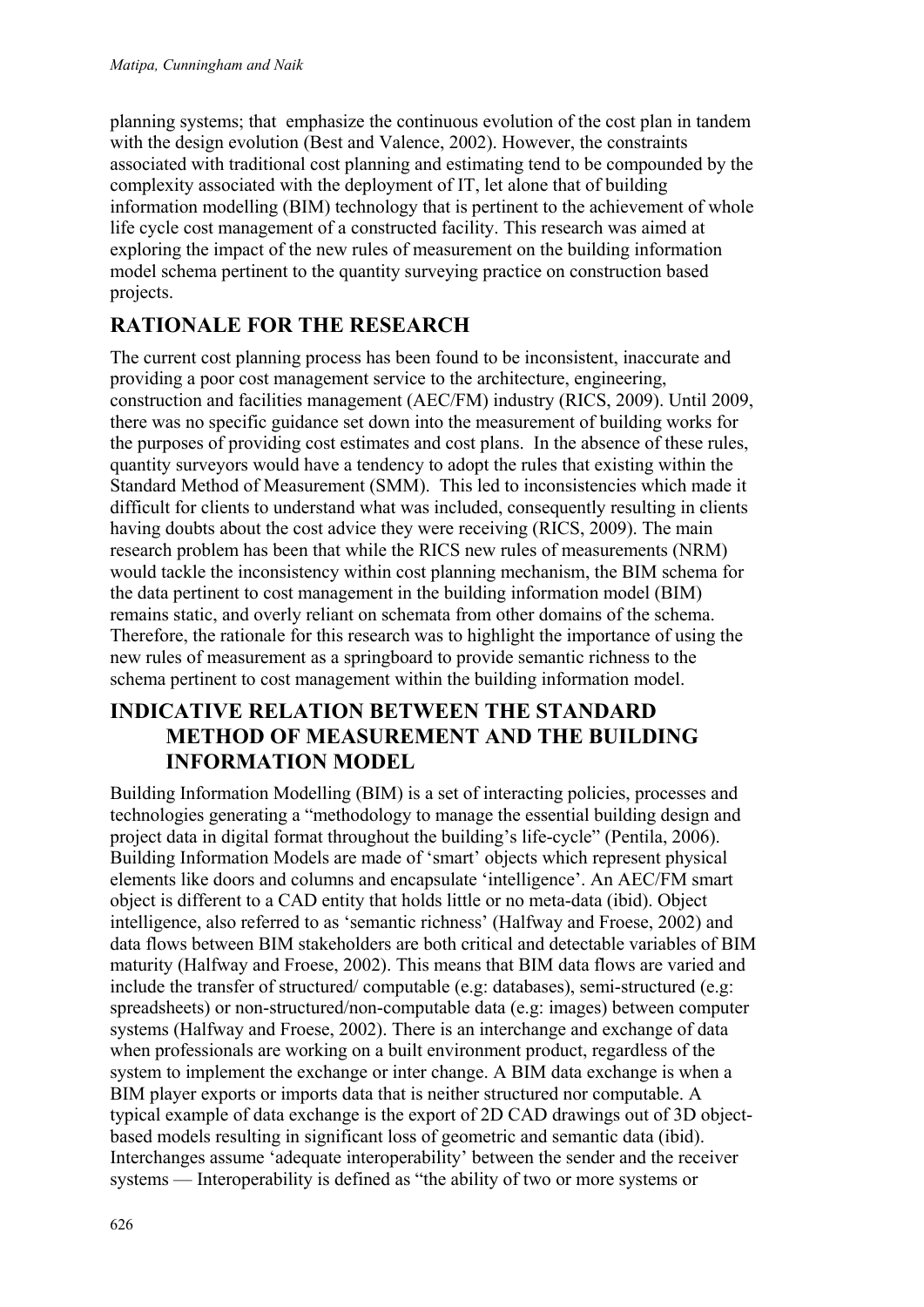components to exchange information and to use the information that has been exchanged" (Succar, 2009). BIM interchange — an interoperable exchange of BIM data — may occur in many technical ways including the exchange of proprietary (ex: RVT and DGN), open-proprietary (like DWF and many eXtensible Markup Languages) or non-proprietary file formats (ex: IFC and CIS/ 2) (Succar, 2009).

At the simplest level, BIM tools enable collaboration between users through better visual understanding of the building artifact. However, collaboration is greatly enhanced if the partners can share their models not only for viewing, but for direct analysis, editing and development. Collaboration is also needed for moving model data between BIM software supporting different phases of building, especially between design and fabrication. In order for collaboration to be efficient and effective, the object-based data exchanged needs to include geometric shape, appropriate levels of detail regarding embedded components, building piece structure and assembly property data. It needs to address design intent, fabrication and other production details, and the interface between systems, such as connections and pass-throughs (Eastman *et al.*, 2008).

The indicative relationship between the "new rules of measurement" and the BIM is that the information model schema is developed using the information model, and represents the data under different domains as shown in Figure 1. While some domains have actual or physical data types, the NRM or the SMM can only be modelled using the "process model"; which requires an "abstract" data type objectification to ensure that it is incorporated in the schema. Such data types exist in the current schema. The international alliance for interoperability –or the Building Smart Alliance  $-$  (2009) explains that the industry foundation classes (IFC) is the neutral file format that is used to model building products. The IFC schema is developed is developed by various components within the alliance, as shown in Figure 1. Even though the IFC schema has no domain for Quantity Surveying (Figure 1), there are many domains that contain necessary data that could be used for elementary quantity surveying such as IfcQuantityResource.

However, it can be argued that IfcQuantityResource may not articulate the necessary processes that are now covered in the New Rules of Measurement (NRM). Essentially the NRM are, a virtual schema, because it sets out formal stages to the cost planning process; and considering that the processes could be articulated under IfcProcess, one could argue that there is a case for considering NRM in the overall IFC schema, which would provide the semantics of cost management. The NRM "schema" provides the basis of a codified framework for elemental cost planning that, if incorporated in the IFC schema, would enhance the involvement of a quantity surveyor in the provision of cost management services to the project team as early as possible through a BIM. However, the new rules make no mention of the possible application of the "building information model" based data available on the market. This research examines the possibility of integrating the NRM into an IFC schema that could enhance the participation of the quantity surveyor on a project team that uses BIM as a strategy for collaboration.

### **RESEARCH DESIGN AND METHOD**

The key research question was that.

• Could the building information model and the new rules of measurement drive a whole new thinking to cost planning processes.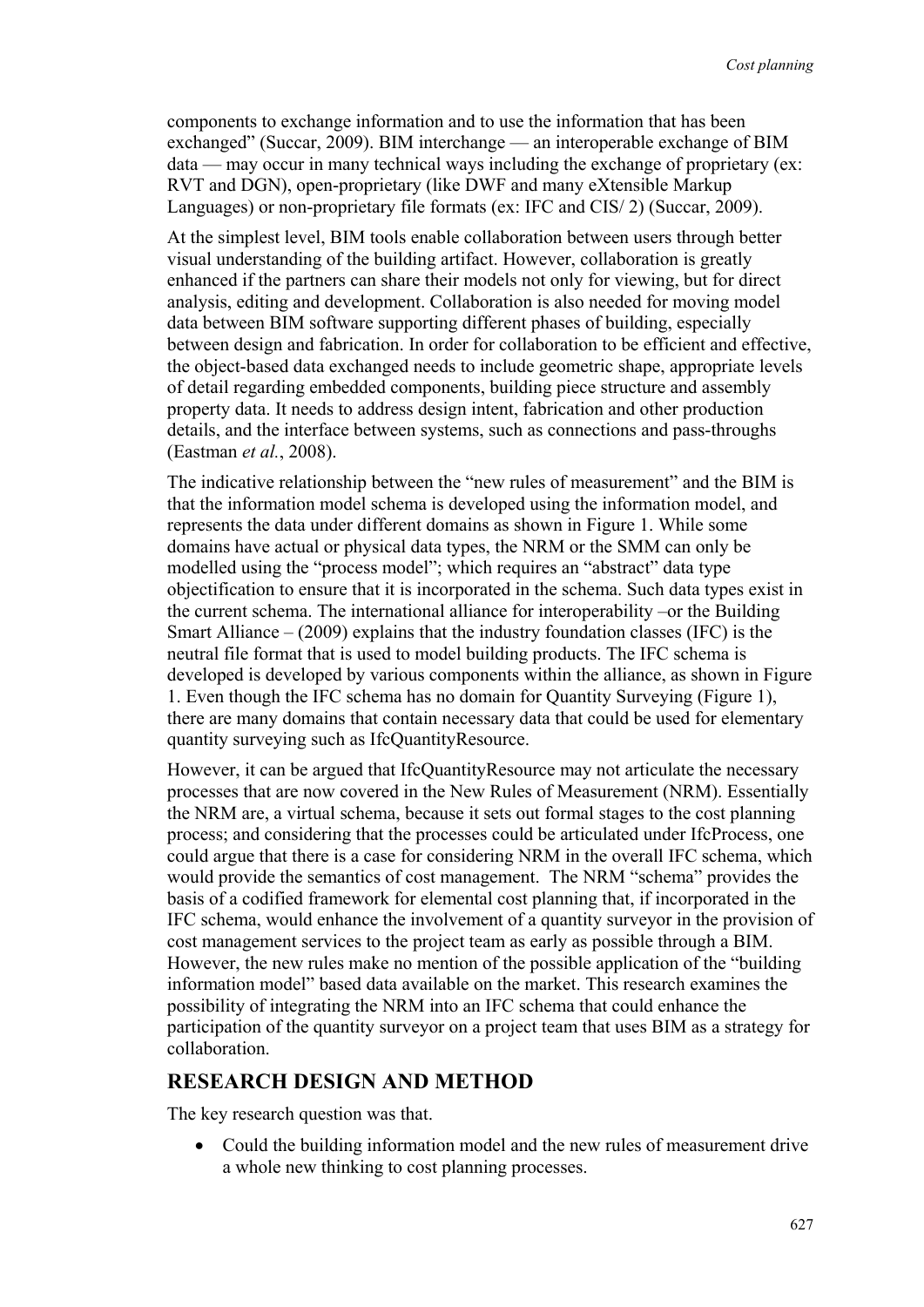

*Figure 1: Schematic overview of the IFC2x4 Beta 3 (Source: BuildingSMART Alliance, 2009).* 

To answer the research question, firstly, a questionnaire survey about knowledge based information regarding BIM, and the ambiguity or lack of consistency with current cost planning systems (strategies) was used as a data collection tool. It was circulated using a web based system. The primary data was used in testing the knowledge of surveyors about the RICS's approach to the generation of NRM, as well as the use of ICT to an advanced level such as incorporation of BIM.

Secondly, a case study was used to validate the answers that could be used to develop a strategy for contributing to the development of a QS friendly process based schema in the future product model. A total of 36 valid responses were obtained from the survey.

### **ASSESSING THE IMPACT OF NEW RULES OF MANAGEMENT ON THE BIM SCHEMA**

Based on the response from the survey, the following results were extracted.

- 1. Primary results from the survey indicated that the majority of respondents adopted an electronic approach to the cost planning process.
- 2. The responses indicates that (63%) of the respondents recognize the current cost planning system to be useful, as such this may impact on their resistance to change (A number of professionals choose not to adopt or implement the NRM).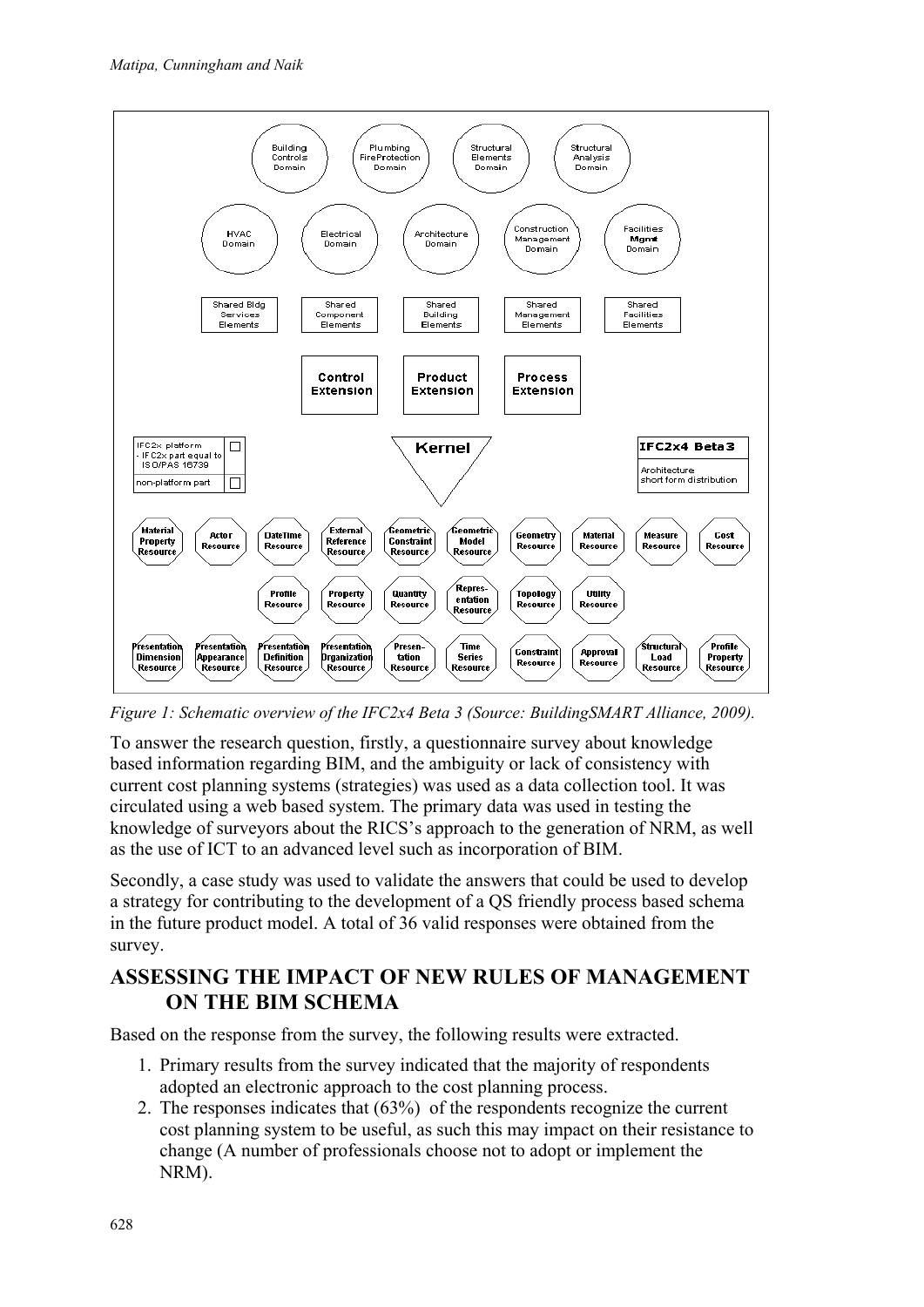- 3. Out of the 30 respondents who utilize electronic systems, 21 (70%) adopt in house techniques, 10 (33%) draw upon published software and 6 (20%) have their own bespoke software which is tailored to their organization.
- 4. The majority of respondents have in house or adhoc systems amalgamated with a hybrid approach to cost planning (The effectiveness of the incorporation of the NRM may be minimal, as the majority of the work will more than likely be done by hand, and then manually inputted into a spreadsheet on some sort).
- 5. With (57%) adopting the rules that exist within the SMM for developing cost plans, this provides an area of concern because it has been established that the use of these rules lead to inconsistencies in the production of cost plans, with clients doubting the advice they receive, yet construction industry professionals persist in their use (The data yielded 19 out of the 30 members (63%) of the RICS who answered this question adopt this approach to cost planning, and that even though the NRM where published in March 2009, these rules are not being implemented in the industry by some respondents).
- 6. 55% of respondents implemented the NRM either at an electronic level, a paper based level or a mixture of both.
- 7. There is good array of awareness of software systems that are in use in the construction industry. 32 out of the 36 (89%) respondents are aware of MS excel.
- 8. With the majority of respondents 63% not aware and 23% unsure of any visualization tools, one could have expected this response from the range of professionals yielded in this survey.
- 9. With only 8 of the 36 respondents (22%) not aware of building information models, this will add validity to the research as the majority of respondents are aware of building information models in use.

## **ISSUES AND CHALLENGES OF IMPLEMENTATION THE NEW RULES OF MEASUREMENTS INTO A SCHEMA**

For a building product model to mature to a stage where they can be used adequately, the industry would face challenges. For instance, Succar (2009) has of the view that "there are voluminous possibilities attributed to BIM representing an array of challenges which need to be addressed by Architecture, Engineering, Construction and Facilities Management (AEC/FM) stakeholders"; especially with the maturity levels necessary for implementation, as shown in Figure 2. Despite the challenges, BIM is continuing its proliferation in both industrial and academic circles as the 'new CAD paradigm (Succar, 2009). Succar (2009) argued that building information models (BIM) is seen as a catalyst for change, poised to reduce industry's fragmentation, improve its efficiency/effectiveness and lower the high costs of inadequate interoperability. These assertions — abridged as they maybe — include several mental constructs derived from organizational studies, information systems and regulatory fields (Succar, 2009).

For the quantity surveying profession there is an opportunity to consolidate the BIM schema with the information from the NRM so as to improve the consistency and efficiency in the provision of cost management in the development process. BIM would make a positive impact on the cost planning process as it would improve the speed as well as create a consistent approach to the allocation of cost resources.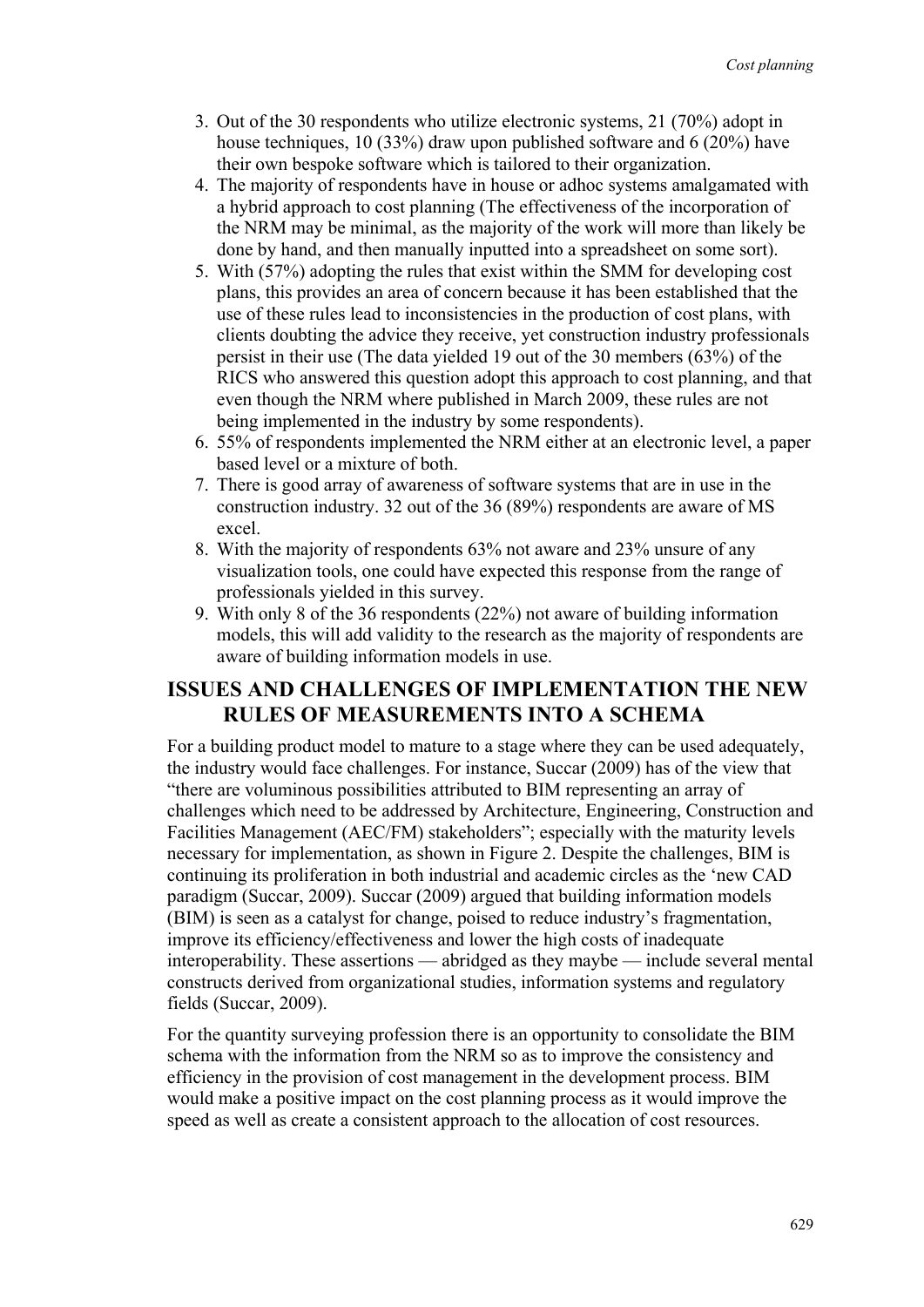

*Figure 2: Three interlocking Fields of BIM activity — Venn diagram (Source: Succar, 2009).* 

The greatest challenge however is that of engaging in the development of abstract data types that could be recognized by other domains in the schema. This requires a fully "a quantity surveying mind" with high software modelling knowledge that can model the processes in developing a cost plan. For example, the EXPRESS (language) specification for ENTITY IfcProcess (Figure 3): "A process is a set of activities that are interrelated or that interact with one another. Processes use resources to transform inputs into outputs. Processes are interconnected because the output from one process becomes the input for another process. In effect processes are "glued" together by means of such input output relationships" (buildingSMART, 2009). "An IfcProcess is defined as one individual activity or event, that is ordered in time, that has sequence relationships with other processes, which transforms input in output, and may connect to other processes through input output relationships. An IfcProcess can be an activity (or task), or an event. It takes usually place in building construction with the intent of designing, costing, acquiring, constructing, or maintaining products or other and similar tasks or procedures" (buildingSMART, 2009; Grilo and Jardim-Goncalves, 2009).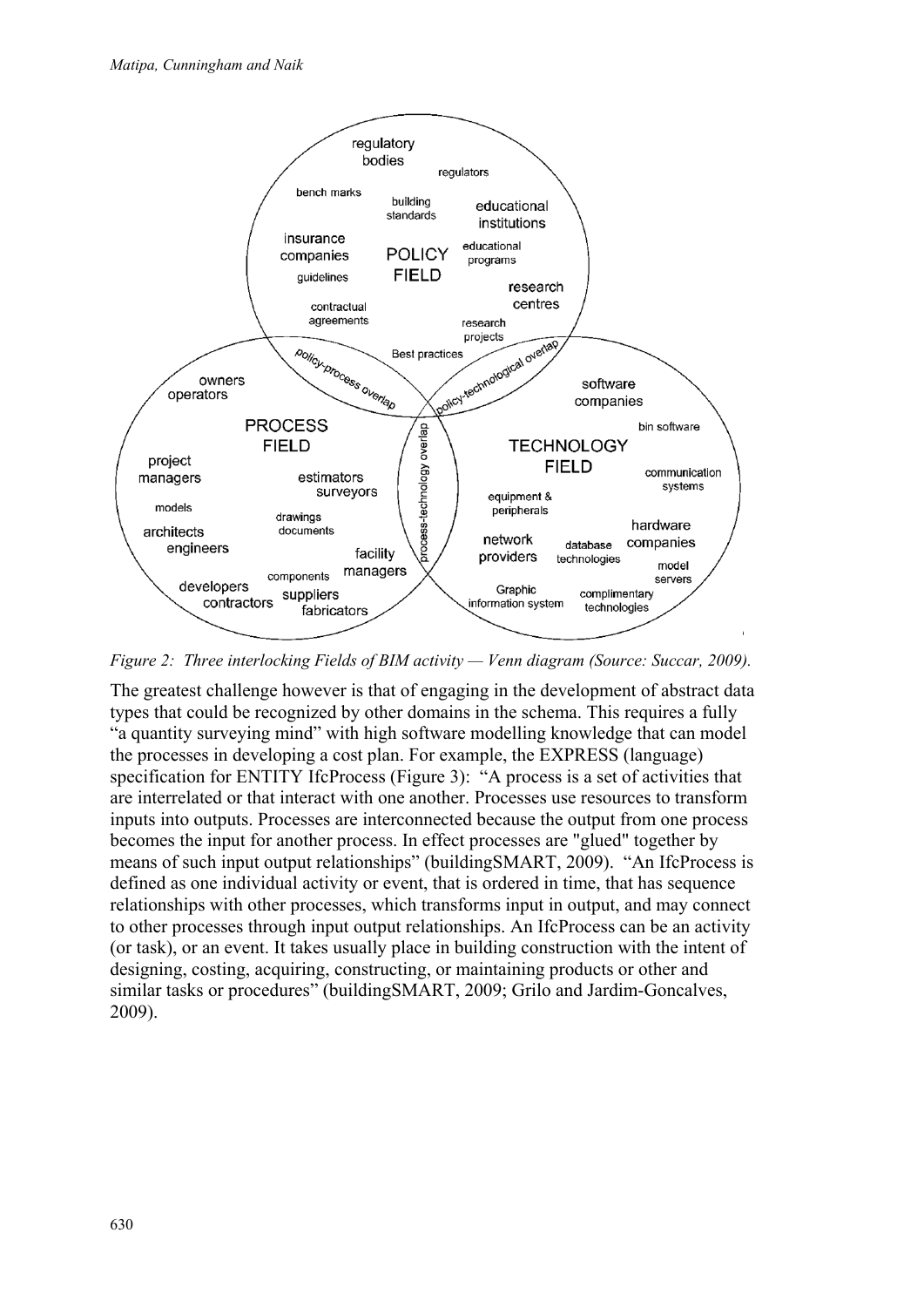

*Figure 3: The IfcProcess relationships shown in comparison to the ICON process diagram (Source: BuildingSmart, 2009)* 

### **CONCLUSION**

The key argument is that the process of making a cost plan using the NRM needs to be "objectified" into entities that would have "Abstract Data Types" (ADT) to be used to model the cost planning process (Figure 3). Such data types need to interoperate with other domains in the IFC schema, at the "interoperability level". As the schema stands, data types related to cost planning and management are embedded in other domains such as "construction management domain" and the like. There are 53 entities in "IfcSharedBuildingElements" none of which articulates the "process" of cost planning. The results from the survey indicated that the use of cost checking mechanisms is comprehensive within the sector, and need not be overemphasized. However, there is little evidence of it being transferred to a more formal model to facilitate the decision making in an integrated format like that of the BIM.

#### **REFERENCES**

Ashworth, A (2004) *Cost studies of buildings 4th ed*. Oxford: Prentice Hall.

- Ashworth, A (2008) *Pre-contract studies: development economics, tendering and estimating. 3rd ed*. Oxford: Blackwell Publishing Ltd.
- Best, R and Valence, G (2002) *Design and constructions: building in value*. Oxford: Butterworth-Heinemann.
- Bowen, P A and Edwards, P J (1996) *Interpersonal communication in cost planning during the design stage*, **14**(5), 395-404.